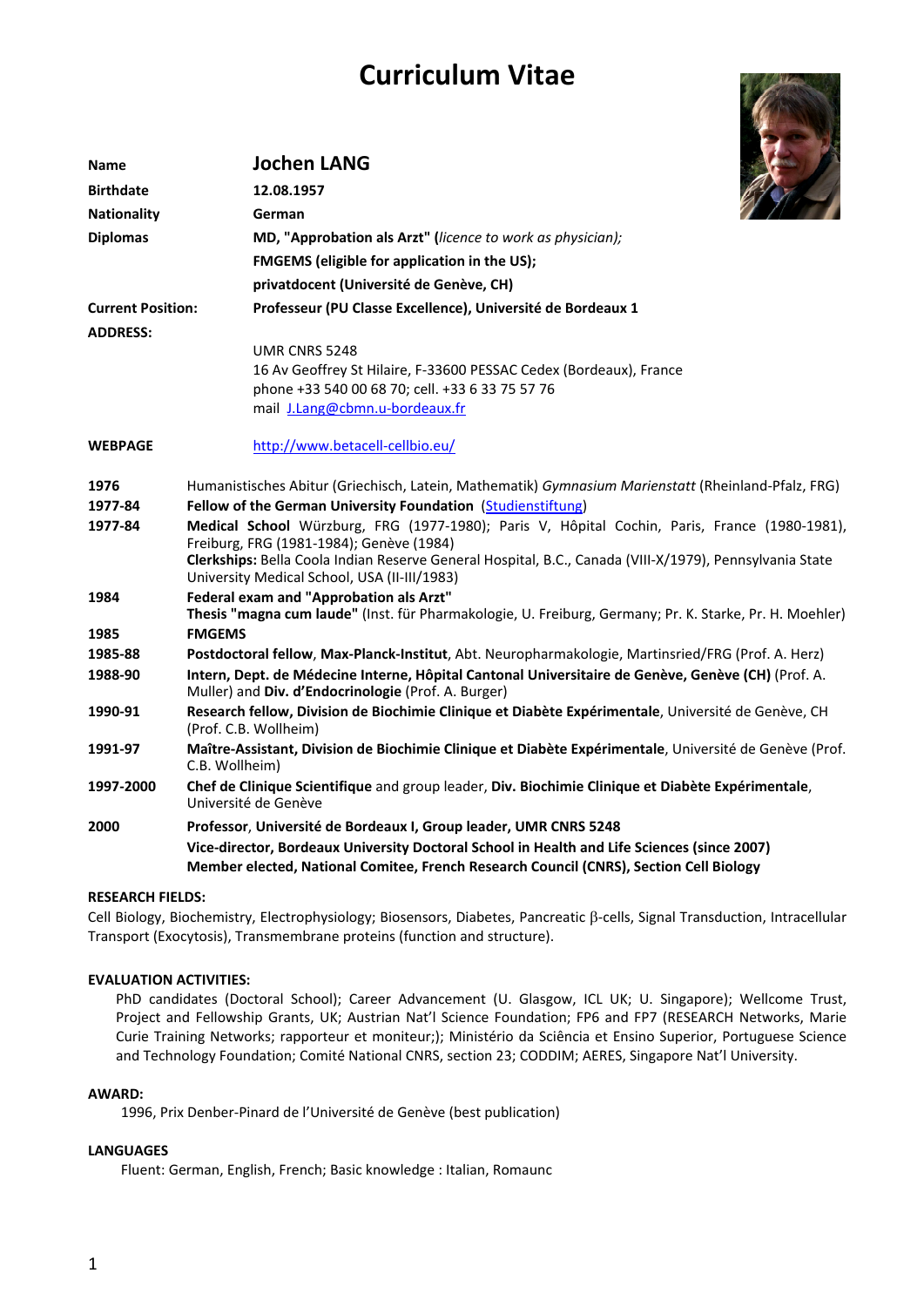### **PUBLICATIONS**

### **Original Contributions**

- 46. Raoux, M., Bornat, Y., Quotb, A., Catargi, B., Renaud, S. and Lang, J. Non-invasive long-term and real-time analysis of endocrine cells *on micro‐electrode arrays.* J. Physiol. **2012**, 590:1085‐1092.
- 45. A. Quotb, Bornat Y, Raoux M, Lang J, Renaud S. NeuroBetaMed: A re-configurable wavelet-based event detection circuit for in vitro *biological signals. 2012 IEEE International Symposium on Circuits and Systems* (ISCAS), Seoul, Korea (South). **2012**.
- 44. Roger, B., J. Papin, P. Vacher, M. Raoux, A. Mulot, M. Dubois, B.H. Vanderwalle, F. Pattou, G. Charpentier, J.C. Jonas, N. Moustaid‐44. Roger, B.\*, J. Papin\*, P. Vacher, M. Raoux, A. Mulot, M. Dubois, B.H. Vanderwalle, F. Pattou, G. Charpentier, J.C. Jonas, N. Moustaid‐ Moussa, and J. Lang, Adenylyl cyclase 8 is central to glucagon-like peptide 1 signalling and effects of chronically elevated glucose in rat *and human pancreatic beta cells.* Diabetologia, **in press**.
- 43. F. Boal, M. Laguerre, A. Milochau, J. Lang and P. A. Scotti. A charged prominence in the linker domain of the cysteine-string protein *CSPa mediates its regulated interaction with the calcium sensor synaptotagmin 9 during exocytosis*. FASEB J., **in press**.
- 42. Yassine, W., A. Milochau, S. Buchoux, J. Lang, B. Desbat, and R. Oda, Effect of monolayer lipid charges on the structure and orientation of protein VAMP1 at the air‐water interface. Biochem. Biophys. Acta – Biomembranes, **2010**, 1798:928‐937.
- 41. Bornat, Y.; Raoux, M.; Boutaib, Y.; Morin, F. O.; Charpentier, G.; Lang, J.; Renaud, S. *Detection of electrical activity of pancreatic ß‐cells using micro‐electrode arrays.* Proceedings 5th IEEE Int. Symposium on Electronic Design, Test & Applications, in press.
- 40. Yassine, W., Taib, N., Federman, S., Milochau, A., Castano, S., Sbi, W., Manigand, C., Laguerre, M., Desbat, B., Oda, R. and J. Lang, *Reversible transition between a‐helix and ß‐sheet conformation of a transmembrane domain.* Biochem. Biophys. Acta – Biomembranes, **2009**, 1788:1722‐1730.
- 39. Karaca, M,. Castel, J., Tourrel‐Cuzin, C., Brun, M., Geant, A., Dubois, *M.,* Catesson, S., Rodriguez, M., Luquet, S., Cattan, P., Lockhart, B., Lang, J., Ktorza A., Magnan, C. and C. Kargar, Exploring Functional ß-Cell Heterogeneity In Vivo Using PSA-NCAM as a Specific *Marker*. *PLoS ONE*, **2009**, 4: e5555
- 38. Grise, F., N. Taib, C. Monterrat, V. Lagrée, and J. Lang, Distinct roles of the C<sub>2</sub>A and the C<sub>2</sub>B domain of the vesicular Ca<sup>2+</sup> sensor *synaptotagmin 9 in endocrine ß‐cells.* Biochem. J., **2007**, 403: p. 483‐492.
- 37. Monterrat, C., F. Grise, A. Hémar, and J. Lang, *The calcium‐sensing protein synaptotagmin 7 is expressed on different endosomal* compartments in pancreatic β-cells and in neurons but not on large dense core vesicles. Histochem. Cell Biol., 2007,127: 625-632.
- 36. Boal, F., S. Le Pevelen, C. Cziepluch, P. Scotti, and J. Lang, Cysteine-string protein isoform beta (Cspß) is targeted to the trans-Golgi *network as a non‐palmitoylated CSP in clonal ß‐cells.* Biochim. Biophys. Acta ‐ Mol. Cell Res., **2007**. 1773: p. 109‐119.
- 35. Dubois, M., P. Vacher, B. Roger, D. Huyghe, B. Vandewalle, J. Kerr‐Conte, F. Pattou, N. Moustaïd Moussa, and J. Lang, *Glucotoxicity inhibits late steps of insulin exocytosis.* Endocrinology, **2007**. 148: p.1605‐1614.
- 34. Lajus, S. and J. Lang, Splice variant 3, but not 2 of receptor protein-tyrosine phosphatase sigma can mediate stimulation of insulin*secretion by alpha‐latrotoxin.* J. Cell Biochem., **2006**. 98: p. 1552‐1559.
- 33. Lajus, S., P. Vacher, D. Huber, M. Dubois, M.N. Benassy, Y. Ushkaryov, and J. Lang, *Alpha‐latrotoxin induces exocytosis by inhibition of* voltage-dependent K<sup>\*</sup> channels and by stimulation of L-type Ca<sup>2+</sup> channels via latrophilin in  $\beta$ -cells. J. Biol. Chem., 2006. 281: p. 5522-5531.
- 32. Monterrat, C., F. Boal, F. Grise, A. Hemar, and J. Lang, *Synaptotagmin 8 is expressed both as a calcium‐insensitive soluble and membrane protein in neurons, neuroendocrine and endocrine cells.* Biochem. Biophys. Acta ‐ Mol. Cell Res., **2006**. 1763: p. 73‐81.
- 31. Boal, F., H. Zhang, C. Tessier, P. Scotti, and J. Lang, *The variable C‐terminus of cysteine string proteins modulates exocytosis and protein‐protein interactions.* Biochemistry, **2004**. 43: p. 16212‐16223
- 30. Zhang, H., K.W. Peters, F. Sun, C.R. Marino, J. Lang, R.D. Burgoyne, and R.A. Frizzell, *Cysteine string protein interacts with and modulates the maturation of the cystic fibrosis transmembrane conductance regulator.* J. Biol. Chem., **2002**. 277: p. 28948‐28958.
- 29. Gut, A., C.E. Kiraly, M. Fukuda, K. Mikoshiba, C.B. Wollheim, and J. Lang, *Expression and localisation of synaptotagmin isoforms in endocrine beta‐cells: their function in insulin exocytosis.* J. Cell Sci., **2001**. 114: p. 1709‐1716.
- 28. Hashimoto, Y., T. Niikura, H. Tajima, T. Yasukawa, H. Sudo, Y. Ito, Y. Kita, M. Kawasumi, K. Kouyama, M. Doyu, G. Sobue, T. Koide, S. Tsuji, J. Lang, K. Kurokawa, and I. Nishimoto, A rescue factor abolishing neuronal cell death by a wide spectrum of familial Alzheimer's *disease genes and Aß.* Proc. Nat'l Acad. Sci. U S A, **2001**. 98: p. 6336‐6341.
- 27. Zhang, H., W.L. Kelley, L.H. Chamberlain, R.D. Burgoyne, and J. Lang, *Mutational analysis of cysteine‐string protein function in insulin exocytosis.* J. Cell Sci., **1999**. 112: p. 1345‐1351.
- 26. Lang, J., Y. Ushkaryov, A. Grasso, and C.B. Wollheim, Ca<sup>2+</sup>-independent insulin exocytosis induced by a-latrotoxin requires latrophilin, a *G protein‐coupled receptor.* EMBO J., **1998**. 17: p. 648‐657.
- 25. Zhang, H., W.L. Kelley, L.H. Chamberlain, R.D. Burgoyne, C.B. Wollheim, and J. Lang, *Cysteine‐string proteins regulate exocytosis of insulin independent from transmembrane ion fluxes.* FEBS Lett., **1998**. 437: p. 267‐272.
- 24. Zhang, H., H. Yasrebi-Nejad, and J. Lang, G-protein ßg-binding domains regulate insulin exocytosis in clonal pancreatic ß-cells. FEBS Lett., **1998**. 424: p. 202‐206.
- 23. Lang, J., M. Fukuda, H. Zhang, K. Mikoshiba, and C.B. Wollheim, *The first C2 domain of synaptotagmin is required for exocytosis of insulin from pancreatic beta‐cells: action of synaptotagmin at low micromolar calcium.* EMBO J., **1997**. 16: p. 5837‐5846.
- 22. Lang, J., H. Zhang, V.V. Vaidyanathan, K. Sadoul, H. Niemann, and C.B. Wollheim, *Transient expression of botulinum neurotoxin C1* light chain differentially inhibits calcium and glucose induced insulin secretion in clonal ß-cells. FEBS Lett., 1997. 419: p. 13-17.
- 21. Mohlig, M., S. Wolter, P. Mayer, J. Lang, M. Osterhoff, P.A. Horn, H. Schatz, and A. Pfeiffer, *Insulinoma cells contain an isoform of Ca2+/calmodulin‐dependent protein kinase II delta associated with insulin secretion vesicles.* Endocrinology, **1997**. 138: p. 2577‐2584.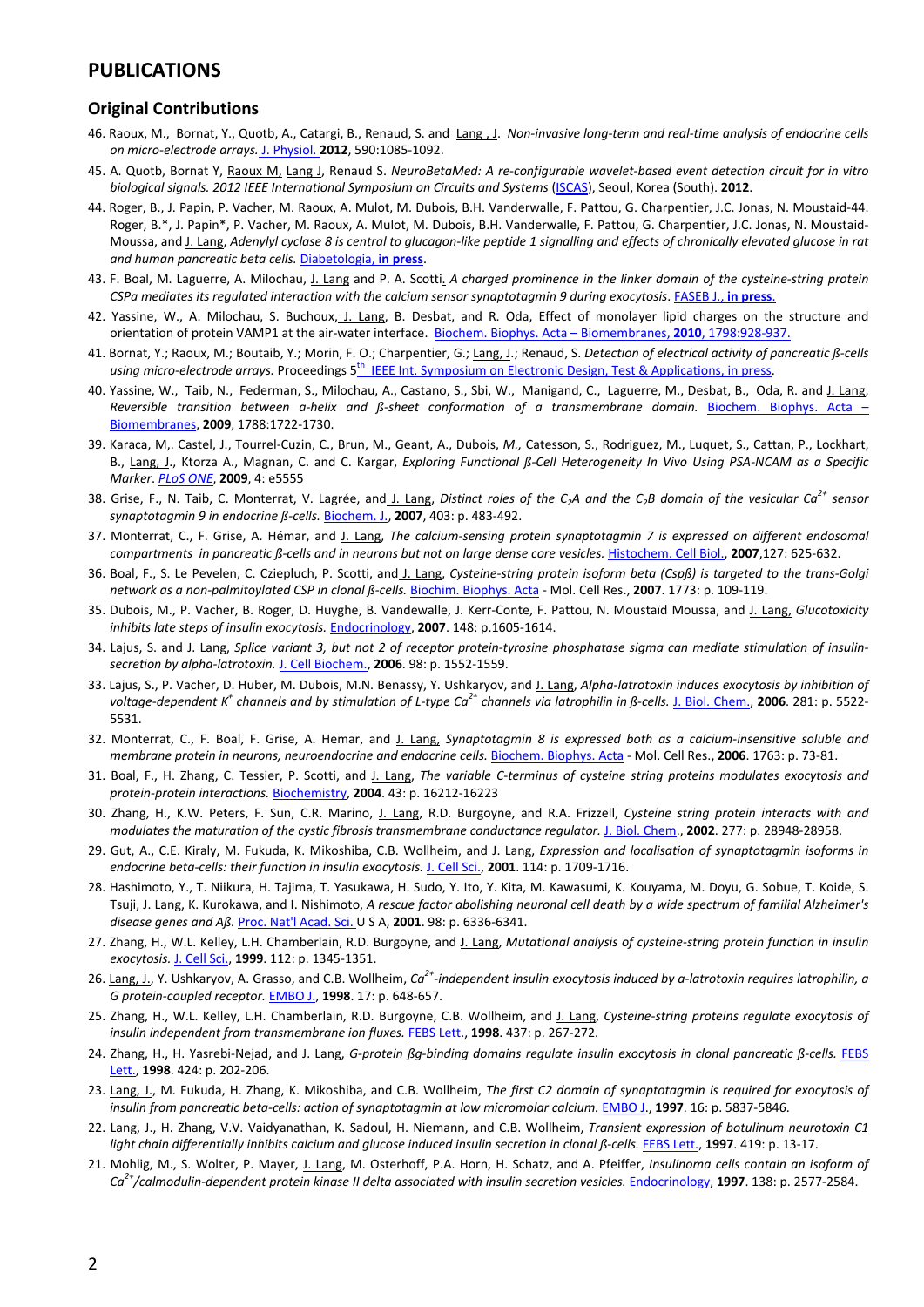- 20. Kiraly‐Borri, C.E., A. Morgan, R.D. Burgoyne, U. Weller, C.B. Wollheim, and J. Lang, *Soluble N‐ethylmaleimide‐sensitive‐factor* attachment protein and N-ethylmaleimide-insensitive factors are required for  $Ca<sup>2+</sup>$ -stimulated exocytosis of insulin. Biochem. J., 1996. 314 ( Pt 1): p. 199‐203.
- 19. Regazzi, R., M. Ravazzola, M. Iezzi, J. Lang, A. Zahraoui, E. Andereggen, P. Morel, Y. Takai, and C.B. Wollheim, *Expression, localization* and functional role of small GTPases of the Rab3 family in insulin-secreting cells. J. Cell Sci., 1996. 109: p. 2265-2273.
- 18. Lang, J., I. Nishimoto, T. Okamoto, R. Regazzi, C. Kiraly, U. Weller, and C.B. Wollheim, *Direct control of exocytosis by receptor‐mediated* activation of the heterotrimeric GTPases  $G_i$  and  $G_o$  or by the expression of their active G alpha subunits. EMBO J., 1995. 14: p. 3635-3644.
- 17. Regazzi, R., C.B. Wollheim, J. Lang, J.M. Theler, O. Rossetto, C. Montecucco, K. Sadoul, U. Weller, M. Palmer, and B. Thorens, *VAMP‐2* and cellubrevin are expressed in pancreatic beta-cells and are essential for  $Ca^{2+}$ -but not for GTP gamma S-induced insulin secretion. EMBO J., **1995**. 14: p. 2723‐2730.
- 16. Sadoul, K., J. Lang, C. Montecucco, U. Weller, R. Regazzi, S. Catsicas, C.B. Wollheim, and P.A. Halban, *SNAP‐25 is expressed in islets of Langerhans and is involved in insulin release.* J. Cell Biol., **1995**. 128: p. 1019‐1028.
- 15. Juge‐Aubry, C.E., H. Liang, J. Lang, J.W. Barlow, and A.G. Burger, *Synthesis and characterization of anti‐idiotypic anti‐T4 antibodies.* Eur. J. Endocrinol., **1994**. 130: p. 107‐112.
- 14. Kiss, J.Z., C. Wang, S. Olive, G. Rougon, J. Lang, D. Baetens, D. Harry, and W.F. Pralong, *Activity‐dependent mobilization of the adhesion molecule polysialic NCAM to the cell surface of neurons and endocrine cells.* EMBO J., **1994**. 13: p. 5284‐5292.
- 13. Lang, J., F. Boulay, P. Parker, P. Gierschik, and C.B. Wollheim, *Regulation of cytosolic calcium and insulin secretion by galanin and ATP* receptors: interactions of pertussis-toxin-sensitive and -insensitive signalling pathways. Biochem. J., 1994. 303 (Pt 3): p. 885-891.
- 12. Lang, J., F. Boulay, G. Li, and C.B. Wollheim, *Conserved transducer coupling but different effector linkage upon expression of the myeloid fMet‐Leu‐Phe receptor in insulin secreting cells.* EMBO J., **1993**. 12: p. 2671‐2679.
- 11. Ammer, H., L. Nice, J. Lang, and R. Schulz, Regulation of G proteins by chronic opiate and clonidine treatment in the guinea pig *myenteric plexus.* J. Pharmacol. Exp. Ther., **1991**. 258: p. 790‐796.
- 10. Costa, T., J. Lang, C. Gless, and A. Herz, *Spontaneous association between opioid receptors and GTP‐binding regulatory proteins in native membranes: specific regulation by antagonists and sodium ions.* Mol. Pharmacol., **1990**. 37: p. 383‐394.
- 9. Lang, J., Purification and characterization of subforms of the guanine-nucleotide-binding proteins G alpha i and G alpha o. Eur. J. Biochem., **1989**. 183: p. 687‐692.
- 8. Lang, J. and T. Costa, Chronic exposure of NG 108-15 cells to opiate agonists does not alter the amount of the guanine nucleotide*binding proteins Gi and Go.* J. Neurochem,. **1989**. 53: p. 1500‐1506.
- 7. Lang, J. and T. Costa, Chronic naloxone treatment of NG 108-15 cells alters the function but not the amount of pertussis toxin *substrates.* Adv. Biosci., **1989**. 75: p. 703‐706.
- 6. Lang, J. and R. Schulz, Chronic opiate receptor activation in vivo alters the level of G-protein subunits in guinea-pig myenteric plexus. Neuroscience, **1989**. 32: p. 503‐510.
- 5. Lang, J. and T. Costa, Distribution of the alpha-subunit of the guanine nucleotide-binding protein Gi2 and its comparison to G alpha o. J. Recept. Res., **1989**. 9: p. 313‐329.
- 4. Toselli, M., J. Lang, T. Costa, and H.D. Lux, Direct modulation of voltage-dependent calcium channels by muscarinic activation of a *pertussis toxin‐sensitive G‐protein in hippocampal neurons.* Pflugers Arch., **1989**. 415: p. 255‐261.
- 3. Lang, J. and T. Costa, Antisera against the 3-17 sequence of rat G alpha i recognize only a 40 kDa G-protein in brain. Biochem. Biophys. Res. Commun., **1987**. 148: p. 838‐848.
- 2. Przewlocki, R., T. Costa, J. Lang, and A. Herz, *Pertussis toxin abolishes the antinociception mediated by opioid receptors in rat spinal cord.* Eur. J. Pharmacol, **1987**. 144: p. 91‐95.
- 1. Starke, K., L. Spath, J.D. Lang, and C. Adelung, Further functional in vitro comparison of pre- and postsynaptic dopamine receptors in the *rabbit caudate nucleus.* Naunyn Schmiedebergs Arch Pharmacol, **1983**. 323: p. 298‐306.

#### **Reviews**

- 6. Rigalleau, V., J. Lang, and H. Gin, *Etiologie et physiopathologie du diabète de type 2.* Encyclopédie Médico‐chirurgicale, **2007**, in press.
- 5. Lang, J., *Seconds messagers et exocytose.* Médecine Clinique ‐ Endocrinologie et Diabète, **2006**. Nov 2006: p. 15‐21.
- 4. Lang, J., *PIPs and pools in insulin secretion.* Trends Endocrinol. Metab., **2003**. 14: p. 297‐299.
- 3. Lang, J., Molecular mechanisms and regulation of insulin exocytosis as a paradigm of endocrine secretion. Eur. J. Biochem., 1999. 259: p. 3‐17.
- 2. Wollheim, C.B., J. Lang, and R. Regazzi, *Regulation of exocytosis by Ca2+ and G‐proteins.* Diabetes Rev., **1996**. 4: p. 277‐297.
- 1. Wollheim, C.B. and J. Lang, *A game plan for exocytosis.* Trends Cell Biol., **1994**. 4: p. 339‐341.

#### **Book Chapters**

- 3) Raoux, M.; Bontorin, G.; Bornat, Y.; Lang, J**.** and Sylvie Renaud. Bioelectronic sensing of insulin demand. In: Biohybrid Systems. Wiley‐ VCH. In press.
- 2) Lang, J., Regazzi, R. and C.B. Wollheim. 1997. Clostridial toxins and endocrine secretion: their use in insulin‐secreting cells. In *Bacterial Toxins*, K. Aktories, editor. Chapman and Hall, p. 217‐240.
- 1) Lang, J., 1990. Guanine nucleotide binding proteins and their coupling to opioid receptors. In *Neurobiology of Opioids***.** O. F. X. Almeida and T. S. Shippenberg, editors. Springer, Heidelberg. pp 121‐140.

#### **Patents**

13/01/2010; No FR 10/20502 ; titel "Capteur pour la mesure des besoins d'insuline d'un patient et procédé de fabrication de celui‐ci" (M. Raoux, G. Charpentier, B. Catargi, S. Renaud, J. Lang)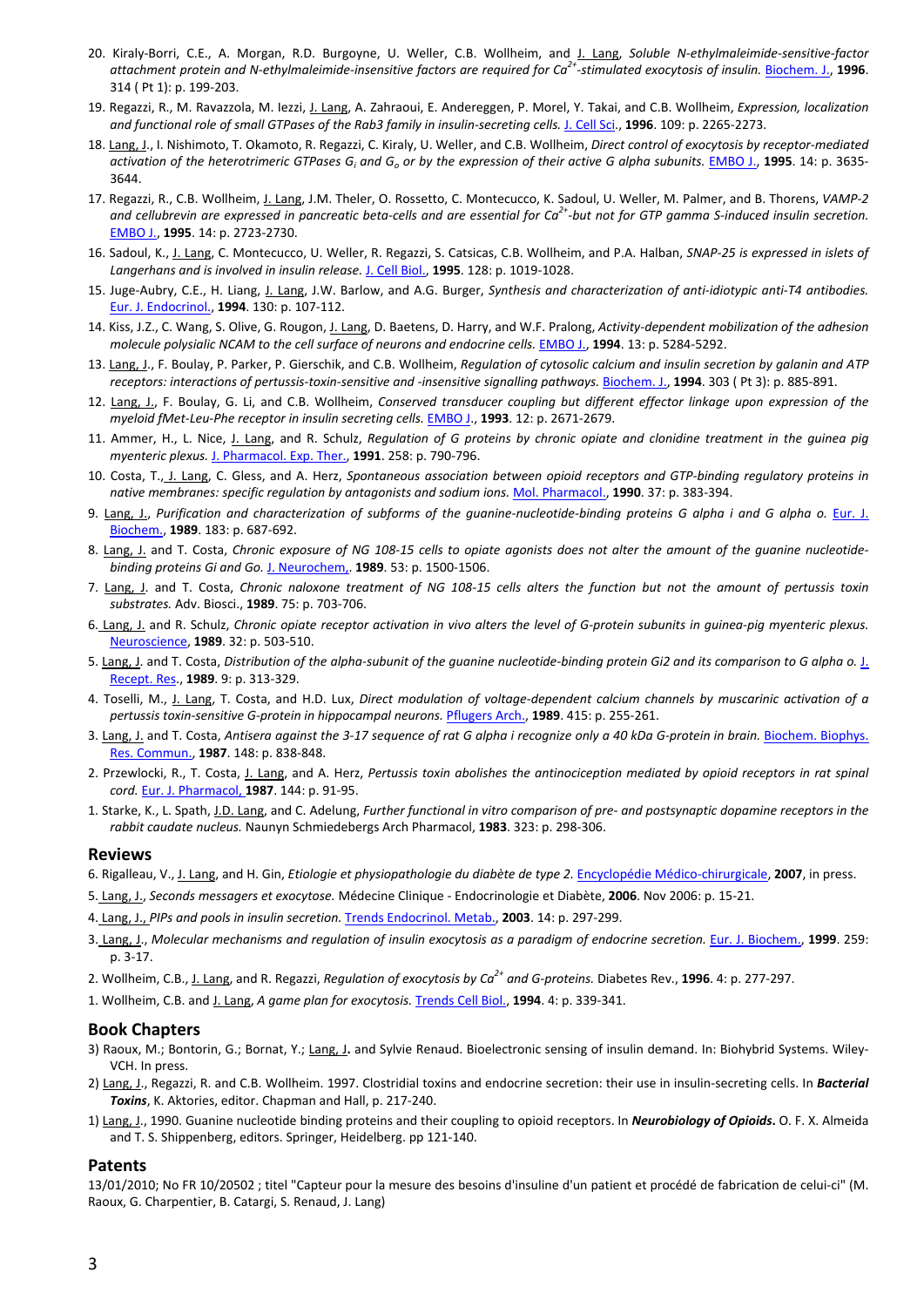# **PhD STUDENTS (no co‐direction, except for co‐tutelle)**

Cathérine **Kiraly‐Borry** (1995‐98) «*Role of cytosolic factors in insulin exocytosis*», Université de Genève

Zhang **Hui** (1997‐2000) «*Mutational analysis of CSP function in exocytosis*», Université de Genève

Carole **Monterrat** (2000‐04) «*Les synaptotagmines et le transport vésiculaire dans les cellules pancréatiques : une isoforme pour chaque étape ?* »

Sébastien **Tauzin** (2004‐08); cotutelle Université Genève ; co‐directeur D. Hoessli) *« Association oncogénique de Lyn et PAG dans les rafts de lymphomes B non‐Hodgkiniens* 

Sophie **Lajus** (2001‐2005) «*‐latrotoxine, expression et trafic de son récepteur, la latrophiline, et sécrétion de l'insuline* »

Frédéric **Boal** (2002‐06) «*La Cysteine‐string protein : étude de ses interactions protéiques dans la sécrétion d'insuline* »

Florence **Grise** (2004‐07) «*Recherche des senseurs calciques de la sécrétion d'insuline dans les cellules ‐pancréatiques : Etude des synaptotagmines*»

Julien **Papin** (2006‐09) «*Bases moléculaires des défauts secrétoires des céllules ‐pancréatiques lors de la glucotoxicité*"

Benoît **Hastoy** *(2008‐2011) « Rôles de domaines transmembranaires de protéines SNARES dans l'exocytose de l'insuline »* 

Fanny **Lebreton** (2011‐2014) *« Investigation des ilots à l'aide des arrays à multi‐électrodes »*

# **TEACHING (COURSES AND SEMINARS)**

**Co‐director**, Master Cell Biology and Physiopathology (Universités Bordeaux 1 et 2)

**Biochemistry**, 2<sup>nd</sup> year biology students, 30h/yr

**Cell Biology,** 2nd year biology students, 40h/yr

**Cell Biology,** 3rd year biology students, 15h/yr

**Protein structure and cellular function,** Master students (M1, biology), 15h/yr **Cellular Physiology and Pathophysiology,** Master students (M1, biology), 10h/yr **Selected Topics in Transport and Secretion,** Master students (M2, biology) 10h /yr **Islet Physiology, ENS‐Lyon,** Master students (M2, biology) 4h/yr